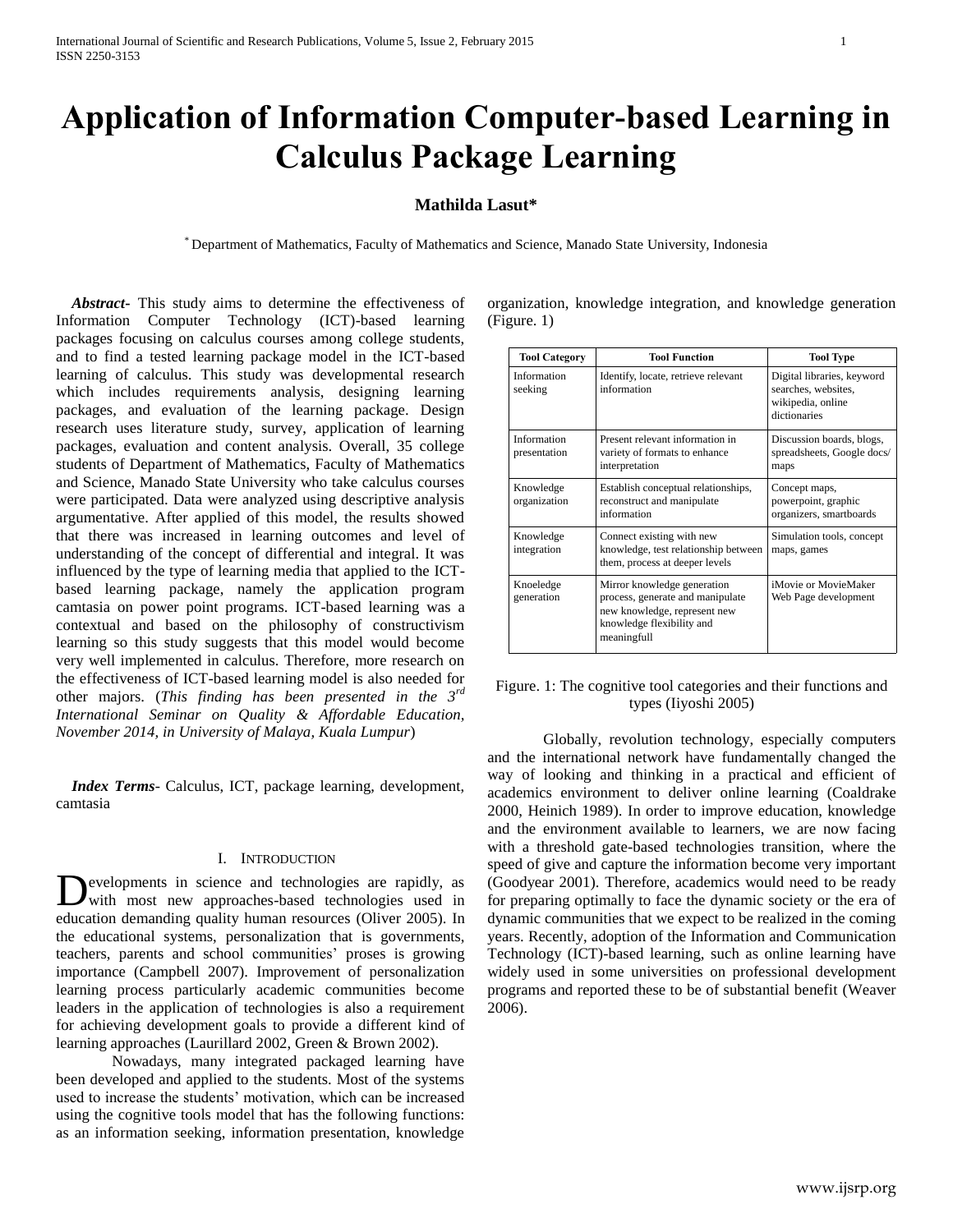

Figure 2: Schematic model of ICT-based learning

Most of developed countries have adopted and made ICT-based learning (Figure. 2) as an integral part of the education system, because education of a nation in the 21st century will be difficult to develop and progress, if the ICT is not integrate in the system (Becker 2007). Moreover, ICT-based learning in line with the current educational paradigm is shifting from a system of teachers' education and training oriented to the students' system oriented.

The growth of long distance education, the more the web site content in the international network which providing

#### II. RESEARCH METHOD

## *Study design*

This was a development research study focusing on implementation of a learning design with the use of ICT. It included requirements and resources analysis, design of learning packages, and their evaluation. Stages of the research conducted were literature study, survey, application packet learning, evaluation and content analysis. The study sample was set among college students who are prospective teachers that studying in Department of Mathematics Education, Faculty of Mathematics and Science, Manado State University, which consists of three classes that follow the course of calculus. Overall, 35 college students who take calculus courses were participated.

#### *Materials*

The instruments used in this study were the observation worksheets (questionnaires), ICT-based learning packages of calculus courses, LCD, international network, and laptops or personal computers. The observational worksheets were research-made, which were theoretical part to measure students' content knowledge of differential and integral subjects of calculus courses.

## *Learning packages development*

The procedure used in the development of this ICT-based learning tools of calculus consists of four steps: (1) expert guidance or learning materials, the more conscious people life long learning, the establishment of international schools stating the importance of ICT in modern education. Based on this fact, the academics must be able to implement a qualified and modern learning system, and providing greater opportunities for students to engage and reflect on their own experiences through ICTbased learning.

In Indonesia, utilizing information and communication technology in schools is one of the efforts to improve the quality of education. In line, various education studies in the world showed that the utilization of instructional materials is packaged in the form of medium development based on ICT can improve the quality of education (Shovein 2005). On the other hand, our academic resources have basic problem such as English proficiency, which usually used in the technology

Calculus is one of the courses that are difficult to understand by the students. It needs methods and approaches for effective learning the formulas, particularly, in calculus courses. ICT-based learning is contextual and based on the philosophy of constructivism learning, therefore, this is may be the best system to apply in calculus courses. Therefore, this study aims to determine the effectiveness of ICT-based learning packages of calculus courses among college students of Department of Mathematics Education, Faculty of Mathematics and Science, Manado State University and to find out a tested learning package model of ICT-based learning of calculus courses.

review, (2) the evaluation of individuals knowledge, (3) evaluation of the group of learning, and (4) the trial court, which was operationalized through the following procedure: 1) Conduct a survey among student of Department of Mathematics Education those attended calculus class about information technology textbooks used by lectures and students was conducted; 2) Review the syllabus and contents, and standard of competency of calculus courses; 3) Draft a learning package of calculus syllabus, content standards and competencies; 4) Perform content analysis by distributing a draft learning package of calculus, questionnaire, and a spreadsheet to four lecturers consisting of two calculus and IT two lecturers to get feedback in improving ICT-base learning package; 5) Implement discussions with experts as a validation of the draft learning package. The results of experts' analysis showed that the learning package in accordance with the characteristics of the material being taught and does not contain misconceptions, and readily accepted and applied to the students; 6) Revise the draft of learning package on the basis of experts' recommendations; 7) Write the report.

Learning package was prepared in appropriating to differential and integral subjects of calculus courses. Power point and Camtasia programs were used in preparing of learning packages of these subjects. Prior to the implementation of ICTbased learning package, a pre-test was conducted to get the data of students' prior knowledge of differential and integral subjects of calculus courses.

*Learning package analysis evaluation form*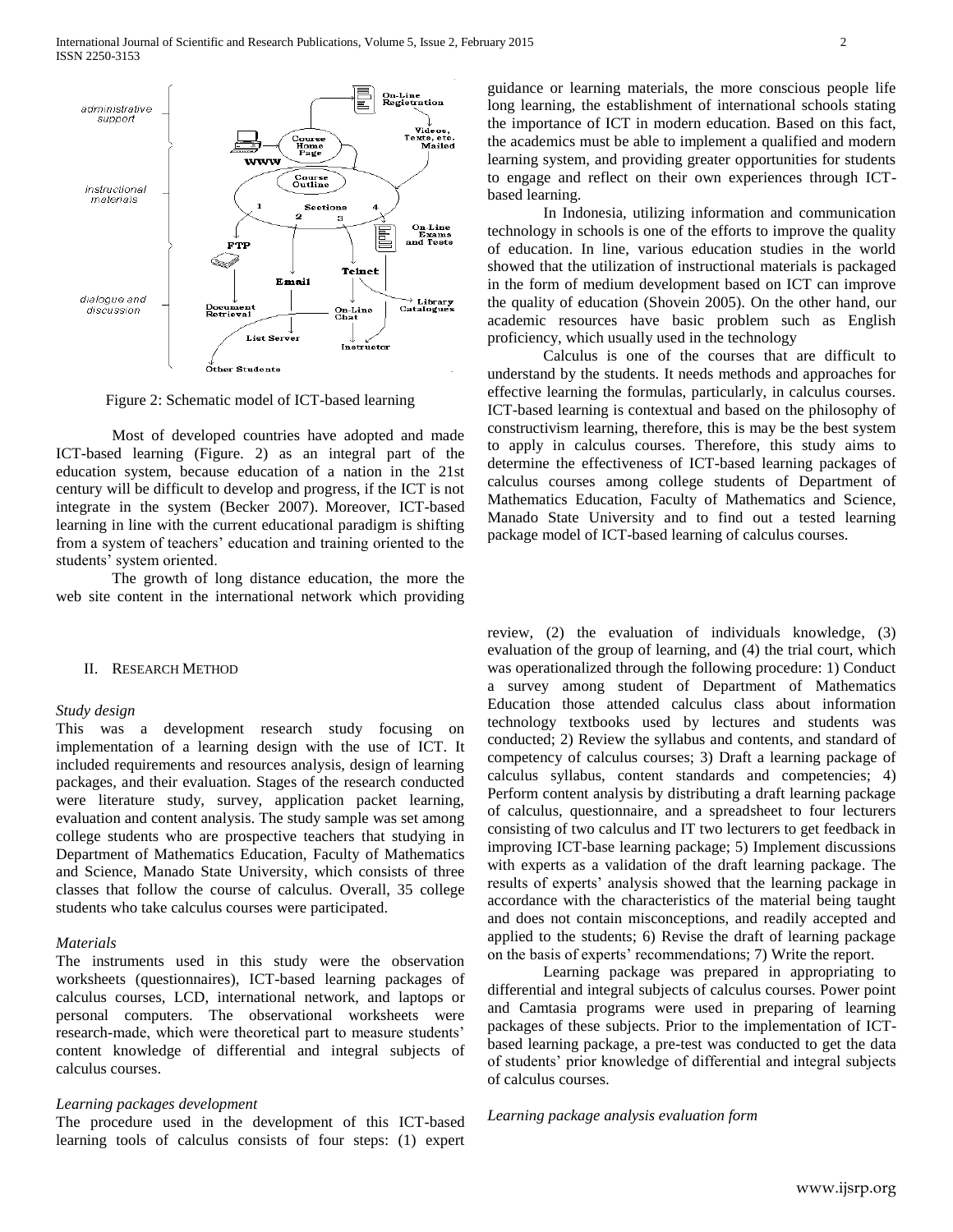In order to improve the learning package that have prepared and to measure the validity of the test, experts evaluated 1) the observational worksheets of content knowledge that prepared for participants; 2) learning packages; and 3) evaluation forms. On the evaluation forms, the experts were asked to provide their feedbacks, included comments or suggestions. The worksheets and evaluation forms were categorized in five group questions, namely: 1) Content standards (concept); 2) Competency standards (competency to be achieved); 3) Learning process standards (learning process in the use of learning packages); 4) Enrichment materials; 5) Potential needs and implementations analysis.

## *Data analysis*

Data were analyzed using descriptive analysis argumentative. The results of the analysis were used as the basis for developing a draft of ICT-based learning package of calculus courses.

# III. FINDINGS

# *Application of ICT-based learning package*

All of the participants successfully completed the pre- and posttests. Table 1 contained their mean scores for contents knowledge based on traditional learning process. Although the highest value was at score 3,25, but about 50% of students were at score less then 2 with the lowest score of 1,25. Of students, only 18% have finished read the materials of learning trough the traditional learning approaches. 67% of participants reported that they did not understand well about the concept of differential and integral subjects that they have learned previously through the lecture method. Overall, the results of preliminary tests showed that the students' understanding of differential and integral subject that has been studied was low. These data showed the need for action or alternative learning approach to increase the level of students' understanding of differential and integral subjects.

Table 1. Preliminary result of students' prior knowledge before application of learning package

| N <sub>0</sub> | <b>Parameters</b>                   | Score /    |
|----------------|-------------------------------------|------------|
|                |                                     | Percentage |
|                | The highest value*                  | 3,25       |
| $\overline{c}$ | The lowest value*                   | 1,25       |
| $\mathcal{E}$  | Students have not been thoroughly   | 82 %       |
|                | studying                            |            |
| 4              | Students finished read the learning | 18%        |
|                | material                            |            |
| 5              | Responses about the difficulty of   | 23 %       |
|                | test                                |            |
| 6              | Responses about the difficulty to   | 67%        |
|                | understand the learning materials   |            |

\*value score : 0 - 4

After completing courses in which the ICT-based learning package was applied to prospective teachers, the results of the written test showed any increased in learning outcomes and level of understanding of the concept of differential and integral. The lowest level value was extremely increased to 2,95 from 1,25, and all the participants (100%) reported that they finished read the learning materials through the ICT-based learning approach. The passing rate of students has met the standards of mastery learning, which were planned in the syllabus of calculus courses (Table 2).

| Table 2. The test results after applied the ICT-based learning |
|----------------------------------------------------------------|
| package                                                        |

| No             | <b>Parameters</b>                                                         | <b>Score / Percentage</b> |
|----------------|---------------------------------------------------------------------------|---------------------------|
|                | The highest value*                                                        | $3,85*$                   |
| $\overline{2}$ | The lowest value*                                                         | $2,95*$                   |
| 3              | Students have not<br>been<br>thoroughly studying                          | $0\%$                     |
| 4              | Students finished read the<br>materials                                   | 100%                      |
| 5              | Responses about the difficulty<br>of test                                 | $0\%$                     |
| 6              | Responses about the difficulty<br>to understand the learning<br>materials | 2%                        |

\*value score : 0 - 4

It was suggested that the ICT-based learning package affected and provided to assist learners in improving their learning outcomes and level of understanding, particularly in differential and integral subjects of calculus courses. Nevertheless, this learning packages need to be assessed by the lecturers in the class to further enhance the quality of these packages.

### *Evaluation of the contents*

Table 3 showed the result of experts' feedback. Content standards, competency standards, learning process standards, enrichment materials, and potential needs analysis were evaluated.

Table 3. Analysis of experts' evaluation

| N <sub>0</sub> | <b>Description</b>               | Average<br>$(\%)$ | <b>Qualification</b> |
|----------------|----------------------------------|-------------------|----------------------|
|                | Content standards                | 100               | Good                 |
| 2              | Competency<br>standards          | 100               | Good                 |
| 3              | Learning<br>process<br>standards | 85                | Enough               |
| 4              | Enrichment<br>materials          | 95                | Good                 |
| 5              | Potential<br>needs<br>analysis   | 90                | Enough               |

All of the experts agreed on the leading position of these valuable criterions, in the order of priority. Although some experts believe that the role of learning process standards should not be diminished, with only some of the students rating this criterion as very important during the study, the result of posttest has revealed that it can be viewed as necessary.

Based on the average percentage in each question group, it appears that for the first group, namely content standards and the second group specifically if the material meets the competency standards, all respondents gave the answer of